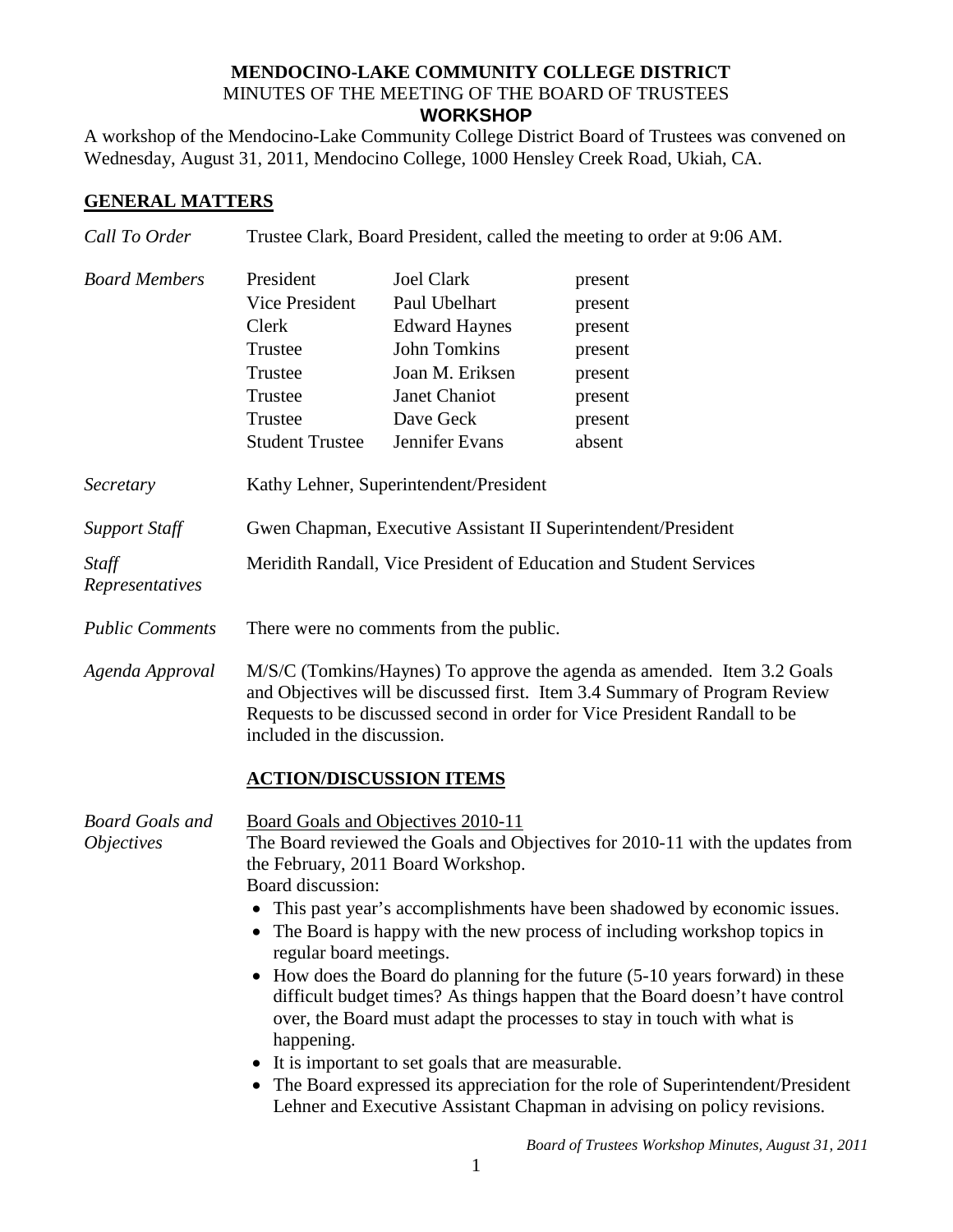|                                          | M/S/C (Haynes/Chaniot) RESOLVED, That the Mendocino-Lake Community<br>College District Board of Trustees does hereby approve the Board's Goals and<br>Objectives for 2010-11 with accomplishments as amended at the meeting.                                                                                                                                                                                                                                                                                                                                                                                                                                                                                                                                                                                                    |  |  |
|------------------------------------------|---------------------------------------------------------------------------------------------------------------------------------------------------------------------------------------------------------------------------------------------------------------------------------------------------------------------------------------------------------------------------------------------------------------------------------------------------------------------------------------------------------------------------------------------------------------------------------------------------------------------------------------------------------------------------------------------------------------------------------------------------------------------------------------------------------------------------------|--|--|
|                                          | <b>Boards Goals and Objectives 2011-12</b><br>The Board reviewed Goals and Objectives from 2010-11 and suggested changes<br>to the existing goals, deleted completed goals and added new goals. These<br>changes will be included and the goals will be presented at the September Board<br>meeting for adoption.                                                                                                                                                                                                                                                                                                                                                                                                                                                                                                               |  |  |
| Program Review<br>Summary of<br>Requests | Superintendent/President Lehner discussed the Program Review process.<br>Summaries of the requests from Program Review are shared with the appropriate<br>committee $-$ i.e. staffing requests to the Staffing Committee, facility requests to<br>the Facilities Committee. These committees then make recommendations to the<br>Planning and Budgeting Committee (PBC).                                                                                                                                                                                                                                                                                                                                                                                                                                                        |  |  |
|                                          | Trustees asked questions of Superintendent/President Lehner and Vice President<br>Randall on items in the Summary and discussed issues regarding the needs of the<br>departments.                                                                                                                                                                                                                                                                                                                                                                                                                                                                                                                                                                                                                                               |  |  |
| Lunch Break                              | The Board adjourned for lunch at 12:00 Noon and returned to open session at<br>12:45 PM.                                                                                                                                                                                                                                                                                                                                                                                                                                                                                                                                                                                                                                                                                                                                        |  |  |
| <b>Board Policy 204</b><br>Organization  | Trustee Geck reported on the proposed revisions to BP 204 from the<br>Subcommittee. He stated that these revisions are intended to allow for more<br>specific procedures on election of officers. The Subcommittee proposed<br>identifying in the policy the skills and responsibilities of those serving as Board<br>officers and adding a process by which Board members can express their<br>strengths in being a Board officer, and areas where they might need support.<br>Trustee Geck added that these changes are not intended to prevent anyone from<br>becoming a Board officer, but to clarify what is needed and to offer a learning<br>opportunity. The process, as presented, includes the Board President knowing<br>who would like to be an officer prior to the appointment of the nominating<br>subcommittee. |  |  |
|                                          | M/S/C (Tomkins/no second- motion failed) RESOLVED, That the Mendocino-<br>Lake Community College District Board of Trustees does hereby approve the<br>revisions to Policy 204 as presented and including replacing the word<br>"application" with "in writing."                                                                                                                                                                                                                                                                                                                                                                                                                                                                                                                                                                |  |  |
|                                          | There was a lengthy discussion regarding whether there should be a nominating<br>committee. There was a suggestion to try the process without a nominating<br>committee for this year.                                                                                                                                                                                                                                                                                                                                                                                                                                                                                                                                                                                                                                          |  |  |
|                                          | It was the consensus of the Board to delete the nominating committee. That<br>proposed change will be incorporated into the Policy and brought to the Board at<br>the September meeting for adoption.                                                                                                                                                                                                                                                                                                                                                                                                                                                                                                                                                                                                                           |  |  |
| Trustee Goals and                        | Superintendent/President Lehner led a discussion on individual trustee goals as<br>Board of Trustees Workshop Minutes, August 31, 2011                                                                                                                                                                                                                                                                                                                                                                                                                                                                                                                                                                                                                                                                                          |  |  |